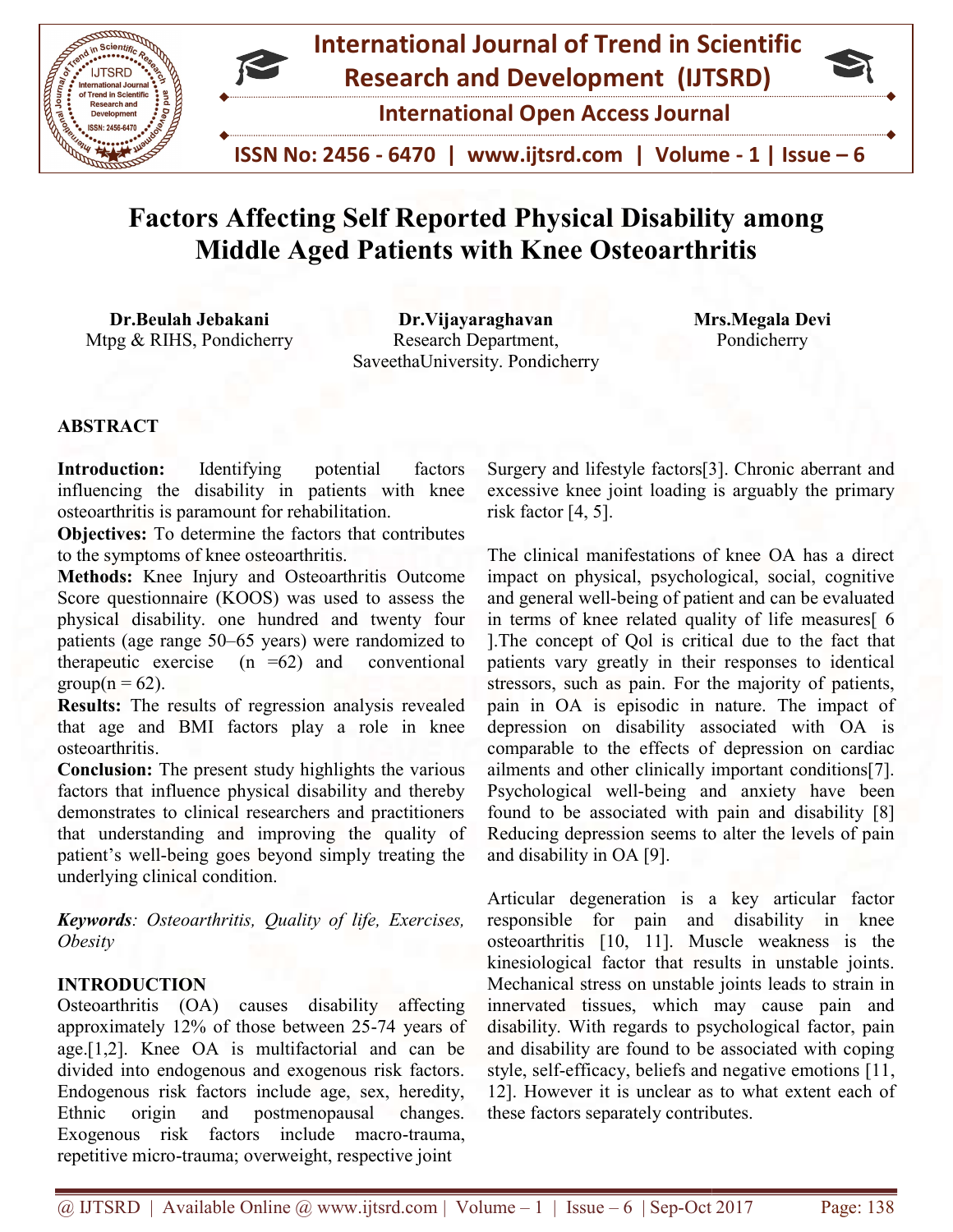#### Methods

This is a part of research study conducted from April 2012 to December 2013 at Physical Medicine & Rehabilitation Centre.

#### Study design and study population

A total of 124 patients were recruited and due to 6 dropouts during the intervention period, final analysis was done with 118 participants. The study population was randomly divided into a conventional physiotherapy and therapeutic exercise group respectively comprising of 59 patients each. Patients of diagnosed unilateral knee OA in the age group 50- 65 years with sufficient English/Tamil language skills to complete the assessment tools were included in the study.

Patients with neurological diseases, hypertensive patients, those with uncontrolled cardiopulmonary/respiratory diseases, patients unable to rise from and return to a chair without assistance, those with any additional muscular skeletal diseases/surgeries, psychiatric illness and liability to co-operate were excluded from the study.

Demographic data [age, gender, body mass index (BMI), duration of disease & educational status] was obtained. Physical Disability was measured using KOOS scale. KOOS scale measures pain, symptoms, physical function, sport and recreation function, and knee-related quality of life. Standard versions of the KOOS scale were available for free in both English and Tamil. (http://www.koos.nu). The internal consistency range in knee osteoarthritis patients for KOOS Pain was 0.65–0.94, for KOOS Symptoms was 0.56–0.83, for KOOS Activities for Daily Living (ADL) was 0.78–0.97, for KOOS Sport/Rec: 0.84– 0.98, and for KOOS Quality of Life (QOL) was 0.71– 0.85[13].

Interventions: The treatment protocol for therapeutic exercise physiotherapy program was framed based on current published treatment recommendations of exercise programs for knee Osteoarthritis by American College of Rheumatology Subcommittee on Osteoarthritis Guidelines [14], American Geriatrics society [15], and evidence-based recommendations of an expert panel on delivering exercise therapy to knee OA patients [16].

Statistical analysis: For analysis of various factors affecting the parameters under study, logistic regression was used.

#### Ethical committee consideration

The study was approved by the Ethical committee. Letter of permission was taken from respective administration. Written informed participants were obtained. Privacy and confidentiality was maintained throughout the study period.

#### Results

The study included 118 participants after eliminating the dropouts. The age of the patients varied from 50- 65 years of age with maximum number of patients were in the age group of 50-55 years. A high percentage (80.5%) of the participants was overweight with a BMI  $\geq$  25. The entire study group was educated and had received a minimum of high school education. Table 1 demonstrates the split up of the demographic data.

| <b>Variables</b> | <b>Therapeutic Exercise</b> | <b>Conventional Physiotherapy</b> |    |  |  |  |  |  |  |
|------------------|-----------------------------|-----------------------------------|----|--|--|--|--|--|--|
|                  | Age (in Yrs)                |                                   |    |  |  |  |  |  |  |
| $50 - 55$        | 29                          |                                   | 25 |  |  |  |  |  |  |
| 56-60            | 23                          |                                   | 18 |  |  |  |  |  |  |
| 61-65            | 7                           |                                   | 16 |  |  |  |  |  |  |
|                  | Gender                      |                                   |    |  |  |  |  |  |  |
| Male             | 28                          |                                   | 19 |  |  |  |  |  |  |
| Female           | 31                          |                                   | 40 |  |  |  |  |  |  |
|                  | BMI                         |                                   |    |  |  |  |  |  |  |
| 18.6-24          | 12                          |                                   | 11 |  |  |  |  |  |  |

### Table1: Demographic characteristics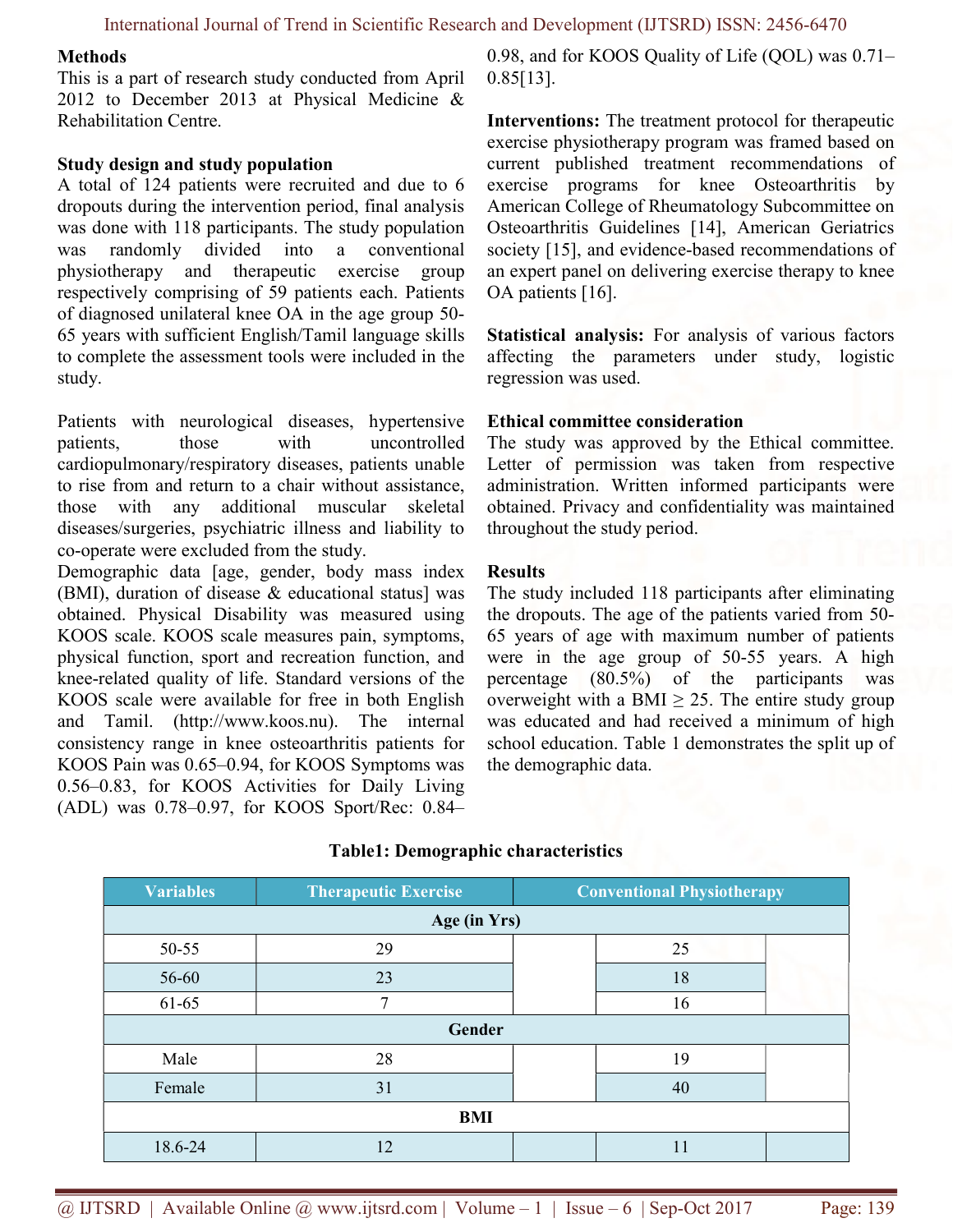| 25-29            | 23                       |  | 31             |  |  |  |  |  |  |
|------------------|--------------------------|--|----------------|--|--|--|--|--|--|
| $\geq 30$        | 24                       |  | 17             |  |  |  |  |  |  |
|                  | <b>Duration (in Yrs)</b> |  |                |  |  |  |  |  |  |
| $3-6$            | 38                       |  | 31             |  |  |  |  |  |  |
| $7 - 12$         | 21                       |  | 28             |  |  |  |  |  |  |
| <b>Education</b> |                          |  |                |  |  |  |  |  |  |
| High School      | 39                       |  | 44             |  |  |  |  |  |  |
| Secondary        | 9                        |  | $\overline{2}$ |  |  |  |  |  |  |
| Graduate         | 11                       |  | 13             |  |  |  |  |  |  |

International Journal of Trend in Scientific Research and Development (IJTSRD) ISSN: 2456-6470

Logistic regression analysis showed age (p=0.043) to be a significant factor in predicting mean pain KOOS score in the therapeutic exercise group (table 2) while none of the factors seemed to influence the pain KOOS score in the conventional group.

Table 2: Logistic Regression table showing the factors affecting physical disability(KOOS)-Pain

|                    |                |          |       |       |              |           | 95%                 |              |
|--------------------|----------------|----------|-------|-------|--------------|-----------|---------------------|--------------|
|                    |                |          |       |       |              |           | $C.I.$ for $EXP(B)$ |              |
|                    | <b>Factors</b> | B        | S.E.  | Wald  | $\mathbf{p}$ | <b>OR</b> | Lower               | <b>Upper</b> |
| <b>Therapeutic</b> | Age            | 1.311    | .648  | 4.085 | 0.043        | 3.709     | 1.041               | 13.219       |
| Group              | Gender         | $-1.654$ | 1.200 | 1.900 | .168         | .191      | .018                | 2.010        |
|                    | Occupation     | $-1.810$ | 1.097 | 2.722 | .099         | .164      | .019                | 1.405        |
|                    | Education      | $-.755$  | .743  | 1.033 | .309         | .470      | .110                | 2.015        |
|                    | Pain           | 1.228    | .668  | 3.381 | .066         | 3.415     | .922                | 12.648       |
|                    | Site           | .243     | .377  | .416  | .519         | 1.275     | .609                | 2.670        |
|                    | Side           | $-.468$  | .676  | .478  | .489         | .626      | .166                | 2.358        |
|                    | <b>BMI</b>     | .290     | .412  | .496  | .481         | 1.337     | .596                | 3.000        |
|                    | Constant       | 1.419    | 3.582 | .157  | .692         | 4.134     |                     |              |
|                    | Duration       | .906     | .693  | 1.710 | .191         | 2.474     | .636                | 9.617        |
|                    | Total          | $-.965$  | .781  | 1.525 | .217         | .381      | .082                | 1.762        |

| <b>Conventional</b> | Age              | $-.155$  | .445  | .121  | .728 | .857  | .358 | 2.049 |
|---------------------|------------------|----------|-------|-------|------|-------|------|-------|
| Group               | <b>Gender</b>    | $-20.1$  | 14608 | .000  | .999 | .000  | .000 |       |
|                     | <b>Education</b> | .165     | .838  | .039  | .844 | 1.179 | .228 | 6.096 |
|                     | Occupation       | $-20.1$  | 14608 | .000  | .999 | .000  | .000 |       |
|                     | Pain             | $-1.460$ | .969  | 2.269 | .132 | .232  | .035 | 1.552 |
|                     | Site             | .555     | .406  | 1.870 | .172 | 1.742 | .786 | 3.860 |
|                     | Side             | .246     | .715  | .118  | .731 | 1.278 | .315 | 5.189 |
|                     | <b>BMI</b>       | .654     | .557  | 1.378 | .240 | 1.923 | .645 | 5.730 |
|                     | Duration         | .035     | .709  | .002  | .960 | 1.036 | .258 | 4.161 |

Regression analysis of the factors affecting KOOS symptom subscale showed that the duration of the pain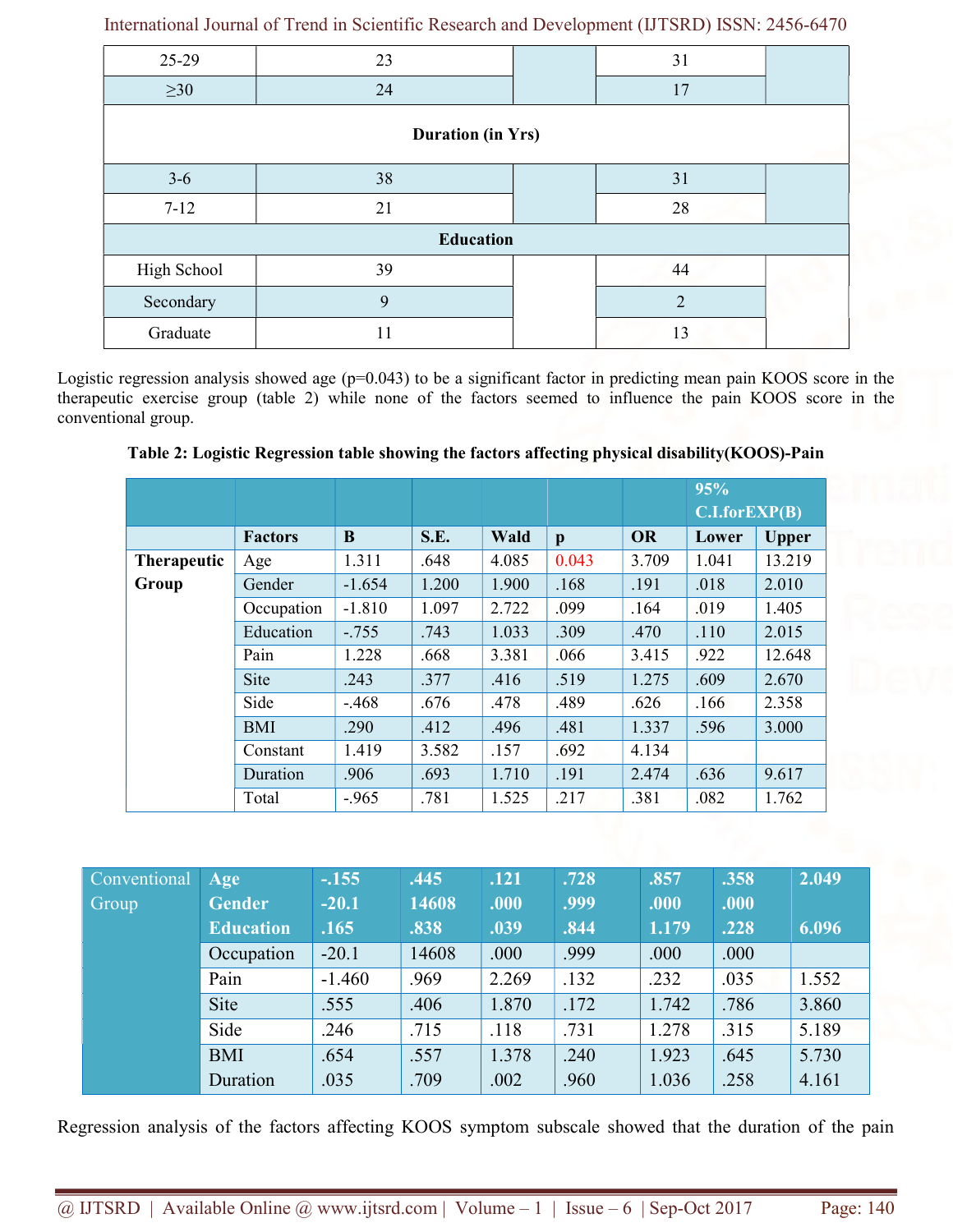## International Journal of Trend in Scientific Research and Development (IJTSRD) ISSN: 2456-6470

 $(p=0.004)$  was a significant predictor of KOOS symptom subscale in the therapeutic group. Age  $(p=0.049)$  was a significant factor influencing the KOOS- symptom subscale in the conventional group.(Table 3)

| Group              | Factors    | B        | S.E.  | Wald  | p     | <b>OR</b> | Lower<br>Upper | $95\%$ C.I.for EXP(B) |
|--------------------|------------|----------|-------|-------|-------|-----------|----------------|-----------------------|
|                    | Age        | $-.748$  | .576  | 1.682 | .195  | .474      | .153           | 1.466                 |
| <b>Therapeutic</b> | Gender     | .225     | .925  | .059  | .808  | 1.253     | .204           | 7.678                 |
| group              | Occupation | 1.636    | .890  | 3.383 | .066  | 5.136     | .898           | 29.368                |
|                    | Education  | $-.535$  | .807  | .439  | .508  | .586      | .120           | 2.850                 |
|                    | Pain       | 1.481    | .785  | 3.555 | .059  | 4.396     | .943           | 20.491                |
|                    | Site       | .040     | .393  | .010  | .920  | 1.040     | .482           | 2.246                 |
|                    | Side       | .022     | .703  | .001  | .975  | 1.022     | .258           | 4.052                 |
|                    | <b>BMI</b> | .532     | .424  | 1.576 | .209  | 1.703     | .742           | 3.908                 |
|                    | Constant   | $-8.039$ | 3.599 | 4.990 | .025  | .000      |                |                       |
|                    | Duration   | 2.273    | .782  | 8.441 | 0.004 | 9.709     | 2.095          | 44.996                |
|                    | Total      | $-.988$  | .865  | 1.306 | .253  | .372      | .068           | 2.027                 |

Table 3: Logistic regression table showing the factors affecting physical disability (KOOS) –Symptom

| Conventiona | Age        | $-1.397$ | .710  | 3.874 | 0.049 | .247  | .062 | .994   |
|-------------|------------|----------|-------|-------|-------|-------|------|--------|
| l group     | Education  | 1.400    | 1.064 | 1.731 | .188  | 4.056 | .504 | 32.659 |
|             | Pain       | $-921$   | 1.151 | .641  | .424  | 1.647 | .484 | 5.601  |
|             | Site       | .653     | .489  | 1.785 | .182  | 1.921 | .737 | 5.008  |
|             | Side       | .618     | .916  | .455  | .500  | 1.855 | .308 | 11.169 |
|             | <b>BMI</b> | .499     | .625  | .638  | .424  | 1.647 | .484 | 5.601  |
|             | Duration   | $-.262$  | .943  | .077  | .781  | .769  | .121 | 4.886  |

As per the data documented in table 4 the physical disability scores (KOOS)-ADL subscale was not found to be statistically influenced by any of the factors in the therapeutic group, however the educational status ( $p=0.04$ ) and duration of the illness (p=0.015) seemed to statistically influence ADL in conventional physiotherapy group.

### Table4: Logistic regression table showing factors affecting physical disability(KOOS) –ADL subscale

|             |            |         |       |       |              |           | 95%<br>EXP(B) | C.I.for      |
|-------------|------------|---------|-------|-------|--------------|-----------|---------------|--------------|
| Group       |            | B       | S.E.  | Wald  | $\mathbf{p}$ | <b>OR</b> | Lower         | <b>Upper</b> |
| Therapeutic | Age        | $-.881$ | .565  | 2.436 | .119         | .414      | .137          | 1.253        |
| group       | Gender     | 1.445   | 1.660 | .759  | .384         | 4.244     | .164          | 109.733      |
|             | Occupation | 1.586   | 1.492 | 1.130 | .288         | 4.884     | .262          | 90.964       |
|             | Education  | .792    | .839  | .890  | .345         | 2.207     | .426          | 11.432       |
|             | Pain       | .242    | .735  | .109  | .742         | 1.274     | .302          | 5.375        |
|             | Site       | $-.163$ | .385  | .180  | .671         | .849      | .399          | 1.806        |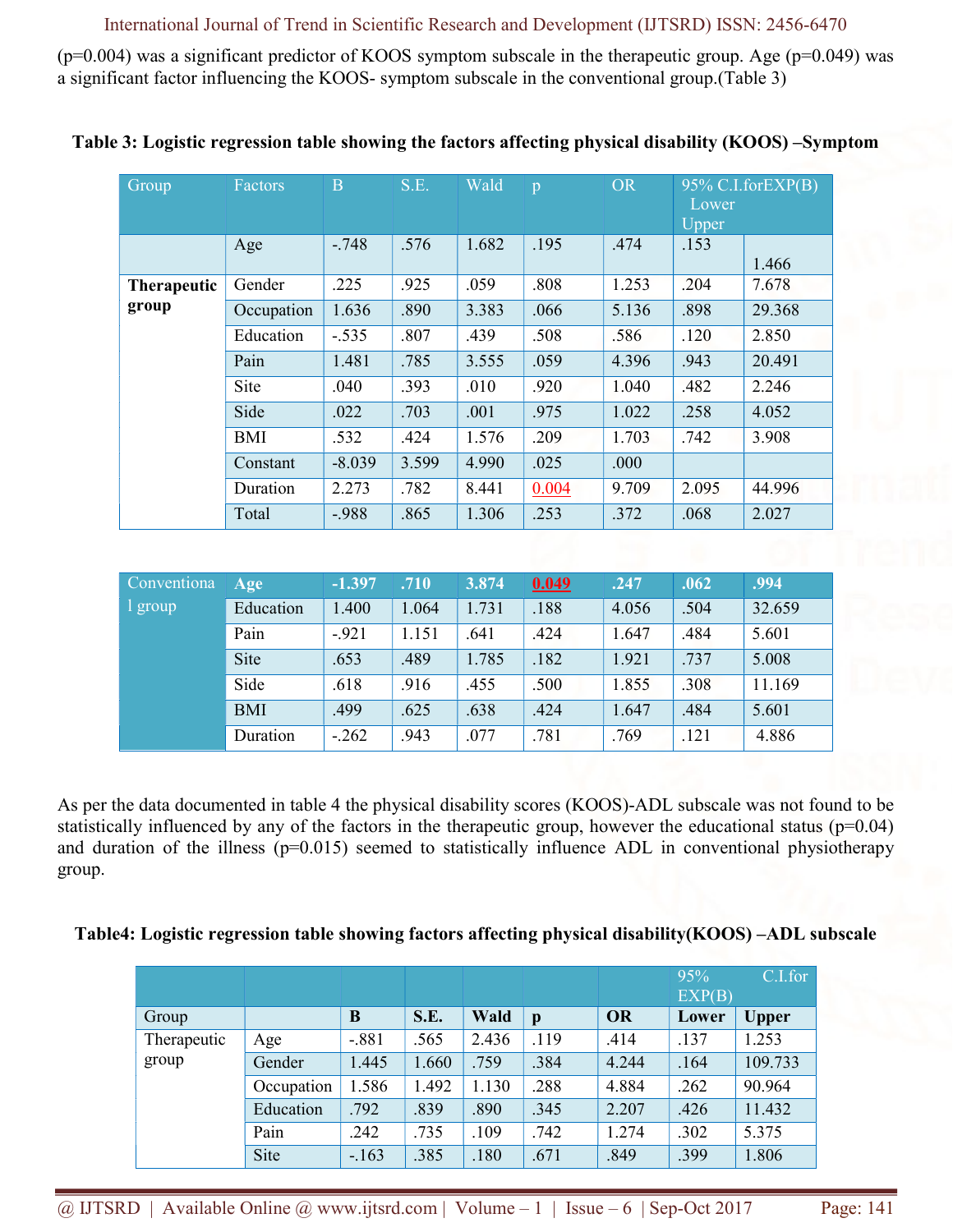|              | Side       | $-.675$ | .742  | .826  | .364  | .509  | .119  | 2.183  |
|--------------|------------|---------|-------|-------|-------|-------|-------|--------|
|              | <b>BMI</b> | $-174$  | .445  | .154  | .695  | .840  | .351  | 2.008  |
|              | Constant   | .411    | 4.698 | .008  | .930  | 1.508 |       |        |
|              | Duration   | $-.739$ | .715  | 1.070 | .301  | .478  | .118  | 1.938  |
|              | Total      | $-.801$ | .730  | 1.204 | .272  | .449  | .107  | 1.877  |
|              |            |         |       |       |       |       |       |        |
| Conventional | Age        | $-.423$ | .436  | .942  | .332  | .655  | .279  | 1.539  |
| group        | Gender     | 1.166   | 1.449 | .647  | .421  | 3.208 | .187  | 54.888 |
|              | Occupation | $-.216$ | 1.152 | .035  | .851  | 1.241 | .130  | 11.861 |
|              | Education  | 1.763   | .859  | 4.208 | 0.04  | 5.828 | 1.082 | 31.396 |
|              | Pain       | $-.069$ | .800  | .007  | .931  | 1.071 | .223  | 5.139  |
|              | Site       | .565    | .398  | 2.018 | .155  | 1.760 | .807  | 3.837  |
|              | Side       | 1.103   | .706  | 2.439 | .118  | 3.013 | .755  | 12.025 |
|              | <b>BMI</b> | .929    | .537  | 2.996 | .083  | 2.531 | .884  | 7.245  |
|              | Duration   | 1.762   | .725  | 5.903 | 0.015 | 5.823 | 1.406 | 24.123 |
|              | Constant   | 12.345  | 4.882 | 6.393 | .011  | .000  |       |        |

International Journal of Trend in Scientific Research and Development (IJTSRD) ISSN: 2456-6470

BMI (p=0.009) of the participants of the conventional group influenced the QOL subscale (table 5) of KOOS however none of the factors seemed to statistically influence the KOOS- QOL.

|  | Table 5: Logistic regression table showing factors affecting physical disability(KOOS) - QOL subscale |  |  |
|--|-------------------------------------------------------------------------------------------------------|--|--|
|  |                                                                                                       |  |  |

|                       |                        |                  |               |               |               |                | 95%<br>EXP(B) | C.I.<br>for     |
|-----------------------|------------------------|------------------|---------------|---------------|---------------|----------------|---------------|-----------------|
| Group                 |                        | $\bf{B}$         | S.E.          | Wald          | $\mathbf{p}$  | OR             | Lower         | <b>Upper</b>    |
| Therapeutic<br>Group  | Age                    | $-.424$          | .501          | .714          | .398          | .655           | .241          | 1.749           |
|                       | Gender                 | 1.388            | 1.003         | 2.916         | .166          | 4.008          | .561          | 28.611          |
|                       | Occupation             | .357             | .854          | .175          | .676          | 1.429          | .268          | 7.615           |
|                       | Education              | $-146$           | .672          | .047          | .828          | 1.157          | 310           | 4.323           |
|                       | Pain                   | 1.190            | .671          | 3.147         | .076          | 3.287          | .883          | 12.238          |
|                       | Site                   | $-.182$          | .335          | .295          | .587          | .833           | .432          | 1.673           |
|                       | Side                   | $-.790$          | .634          | 1.553         | .213          | .454           | .131          | 1.572           |
|                       | <b>BMI</b><br>Duration | .126<br>$-0.772$ | .376<br>676   | .112<br>1.306 | .738<br>.253  | 1.134<br>.462  | .543<br>.123  | 2.369<br>1.737  |
|                       | Constant<br>Total      | $-1.460$<br>.185 | 3.205<br>.639 | .208<br>.084  | .649<br>.772  | .232<br>1.203  | .344          | 4.213           |
|                       |                        |                  |               |               |               |                |               |                 |
| Conventional<br>group | Age                    | $-.206$          | .413          | .248          | .619          | .814           | .362          | 1.830           |
|                       | Gender                 | 2.507            | 1.396         | 3.228         | .072          | 12.272         | .796          | 189.177         |
|                       | Occupation             | .914             | 1.031         | .786          | .375          | 2.495          | .330          | 18.838          |
|                       | Education              | $-.049$          | .799          | .004          | .951          | .952           | .199          | 4.558           |
|                       | Pain                   | $-.575$          | .778          | .532          | .466          | .563           | .120          | 2.637           |
|                       | Site                   | .467             | .387          | 1.460         | .227          | 1.596          | .748          | 3.406           |
|                       | Side                   | .365             | .670          | .296          | .586          | 1.440          | .387          | 5.356           |
|                       | <b>BMI</b><br>Duration | 1.532<br>.455    | .586<br>.664  | 6.827<br>.470 | 0.009<br>.493 | 4.625<br>1.577 | 1.446<br>.429 | 14.591<br>5.792 |

@ IJTSRD | Available Online @ www.ijtsrd.com | Volume – 1 | Issue – 6 | Sep-Oct 2017 Page: 142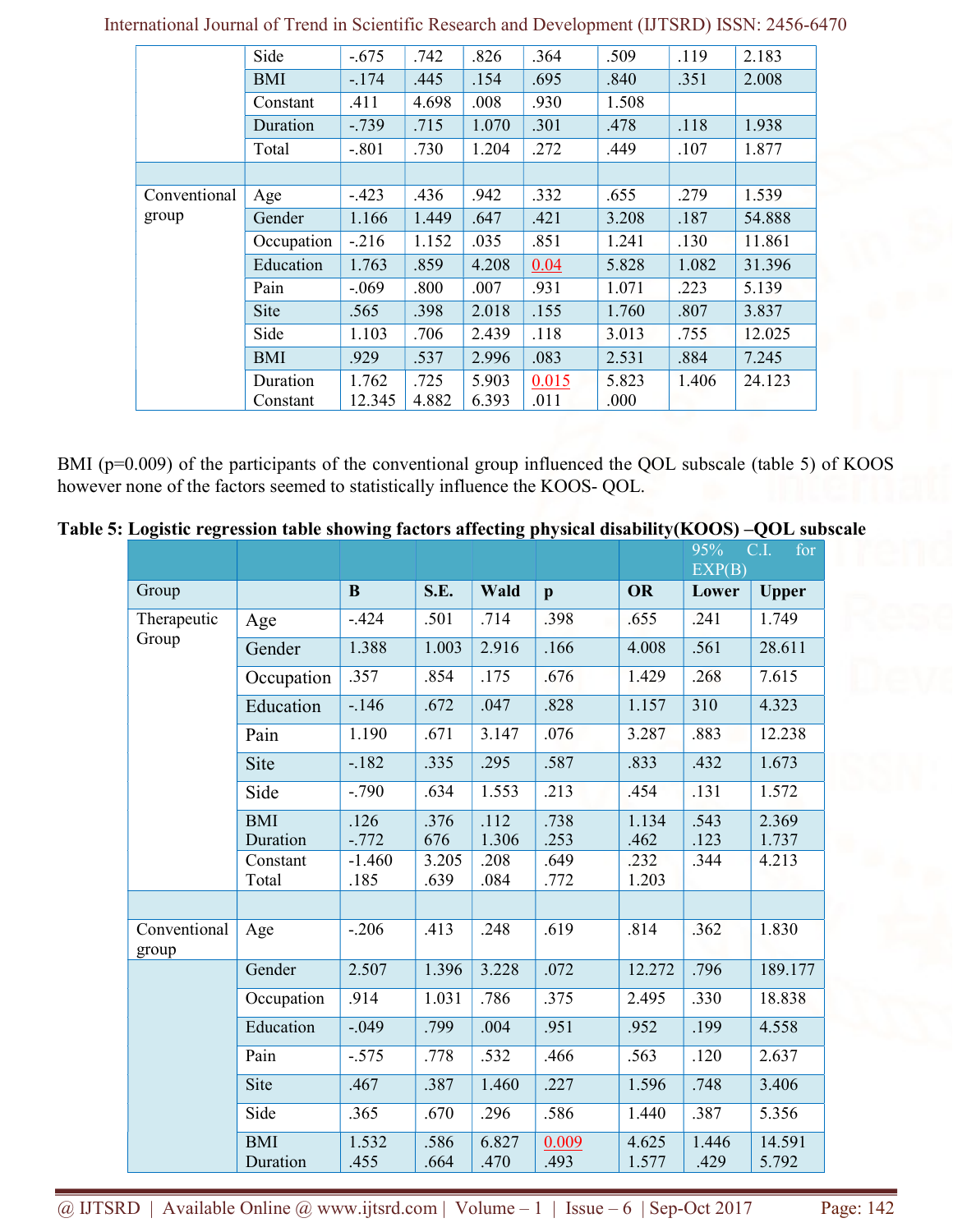|  | $\overline{\phantom{0}}$<br>$-$ | $ -$ |  |  |  |  |  |
|--|---------------------------------|------|--|--|--|--|--|
|--|---------------------------------|------|--|--|--|--|--|

## **Discussion**

Osteoarthritis (OA) is a disease for which the prevalence, risk factors, clinical manifestations and prognosis vary according to the joints affected. The degradation of articular cartilage leads to joint pain and difficulty in movement such as in knee OA[17].

According to our study the condition was most prevalent in the age group of 50-55 years, suggesting the prevalence of OA in the late middle age group. CDC estimates 47.5% of adult population  $\geq 60$  years in the US suffer from OA[18].

In the present study majority of the affected population were females. A number of studies have proved that the prevalence of knee OA in men is lower compared with women[19,20] . BMI was  $\geq 25$ in 80.5% of the study population thereby indicating obesity to be an important factor to be associated with knee OA. Many studies results show a similar association between obesity and knee OA[21,22] .Obesity is associated with voluntary weakness of the quadriceps muscle[23] .Weight reduction along with exercises has shown to improve function in patients with knee OA[24].

Mental health factors have a multifold relation to pain in OA. Vast majority of studies have found a positive correlation between depression and disability. Studies by Summers et al [25] and Salaffi et al [26] have found positive association of depression and disability in knee osteoarthritis. The above-mentioned studies show a clear-cut association of anxiety with depression, which is the preliminary cause for the physical disability. Any acute injury to the knee triggers anxiety and avoidance of movement as a protective response to prevent further damage to the knee. However long term anxiety is associated with persistent avoidance of motion resulting in loss of muscle bulk. . Education and emotional support can help the patient conquer helplessness and alleviate the symptoms [27] A study by Lin et al. [28] has shown a significant reduction in OA pain upon treatment of the co-existing depression.

Despite numerous studies, the etiology of OA remains elusive. Present study showed age and obesity to be the primary factors influencing the pain, symptomatology, physical disability and quality of life in patients with knee OA.

Symptoms associated with chronic conditions such as knee osteoarthritis typically fluctuate over time. Similarly the present study also proved that the duration of the disease significantly influenced the symptoms complex and physical disability associated with the disease.

Pharmacological and non-pharmacological measures are routinely utilized in the treatment of knee OA[29]. Oral and topical NSAIDs reduce pain in the short term compared with placebo, but can cause gastrointestinal, renal and cardiac adverse effects. Opioid analgesics reduce pain in knee osteoarthritis but they are associated with serious adverse effects so are not recommended for first-line treatment.. Exercise and physiotherapy modalities may reduce pain in people with knee osteoarthritis particularly in the initial stages. [30-36]

# Conclusion

The study showed that knee osteoarthritis is primarily influenced by factors such as age, duration of the pain and BMI which, in turn showed a marked effect on the mean KOOS scores.

# REFERENCES:

- 1. Peat G, McCarney R, Croft P. Knee pain and osteoarthritis in older adults: a review of community burden and current use of primaryhealth care. Ann Rheum Dis 2001 Feb;60:91-7
- 2. Jack Farr II, Larry E. Miller, Jon E. Block. Quality of Life in Patients with Knee Osteoarthritis: A Commentary on Nonsurgical and Surgical Treatments. The Open Orthopaedics Journal 2013; 7: 619-623.
- 3. Joern W, P. Michael, Klaus U, Schluter-Brust, Peer Eysel. The Epidemiology, Etiology, Diagnosis and Treatment of Osteoarthritis of the Knee. DtschArzteblInt 2010;107(9):152-62.
- 4. Waller C, Hayes D, Block JE, London NJ. Unload it: the key to the treatment of knee osteoarthritis. Knee Surg Sports TraumatolArthrosc 2011; 19(11): 1823-9.
- 5. Brandt KD, Dieppe P, Radin E. Etiopathogenesis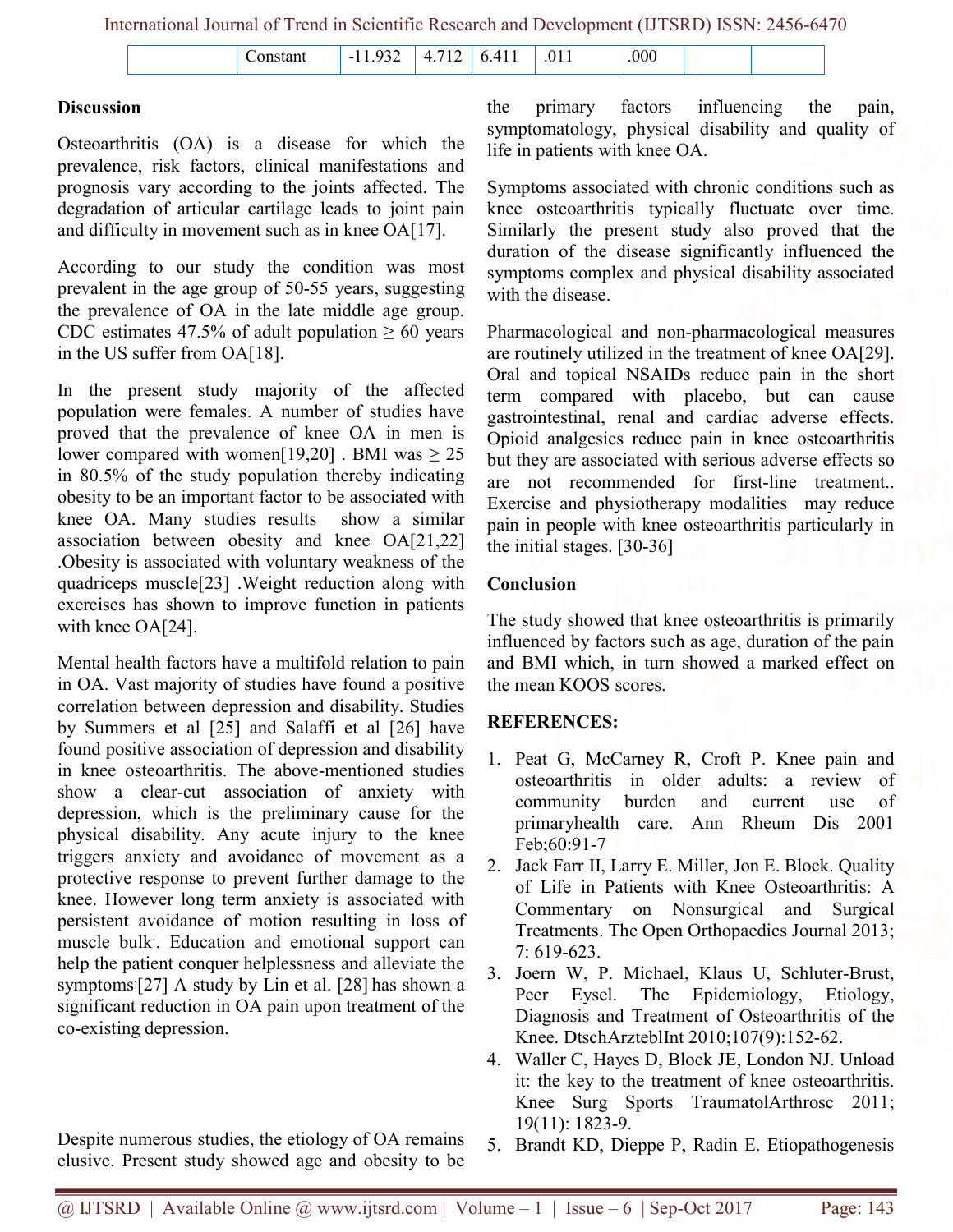of osteoarthritis. Med Clin North Am 2009; 93(1): 1-24, xv.

- 6. Dorr DA, Jones SS, Burns L, et al. Use of healthrelated, quality of-life metrics to predict mortality and hospitalizations in community-dwelling seniors. J Am GeriatrSoc 2006; 54(4): 667-73.
- 7. B.L. Wise, J. Niu, Y. Zhang, N. Wang, J.M. Jordan, E. Choy, D.J. Hunter. Psychological factors and their relation to osteoarthritis pain. Osteoarthritis and Cartilage 2010; 18: 883-887.
- 8. Creamer P, Lethbridge-Cejku M, Hochberg MC. Factors associated with functional impairment in symptomatic knee osteoarthritis. Rheumatology (Oxford) 2000;39(5):4906
- 9. Lin EH, Katon W, Von Korff M, Tang L, Williams Jr JW, Kroenke K, et al. Effect of improving depression care on pain and functional outcomes among older adults with arthritis: a randomized controlled trial. JAMA 2003;290(18):2428-9.
- 10. Ettinger WH, Afable RF. Physical disability from knee osteoarthritis: The Role of exercise as an intervention. Med Sci Sports Exerc. 1996;26:1435-40.
- 11. Dekker J, Boot B, Van Der Woude L, Birjlsma JWJ. Pain and disability in osteoarthritis: A review of behavioral mechanisms. J Behav Med 1992;15:189-214.
- 12. Rejeski WJ, Craven T, Ettinger WH, McFarlanc M, Shumaker S. Self efficacy and pain in disability with osteoarthritis of knee. J Gerontol Psych Sc 1996;51B: 24-9.
- 13. Collins, N. J., D. Misra, et al. Measures of knee function: International Knee Documentation Committee (IKDC) Subjective Knee Evaluation Form, Knee Injury and Osteoarthritis Outcome Score (KOOS), Knee Injury and Osteoarthritis Outcome Score Physical Function Short Form (KOOS-PS), Knee Outcome Survey Activities of Daily Living Scale (KOS-ADL), Lysholm Knee Scoring Scale, Oxford Knee Score (OKS), Western Ontario and McMaster Universities Osteoarthritis Index (WOMAC), Activity Rating Scale (ARS), and Tegner Activity Score (TAS). Arthritis care & research. 2011; 63(11): S208-228
- 14. Hochberg MC, Altman RD, April KT, et al. American College of Rheumatology 2012 recommendations for the use of nonpharmacologic and pharmacologic therapies in osteoarthritis of the hand, hip, and knee. Arthritis Care Res. 2012;64:465–474.
- 15. American Geriatrics Society Panel on Exercise

and Osteoarthritis. Exercise prescription for older adults with Osteoarthritis pain: Consensus Practice Recommendations. J Am GeriatrSoc 2001;49(6):808-823.

- 16. Roddy E, Zhang W, Doherty M, et al. Evidencebased recommendations for the role of exercise in the management of osteoarthritis of the hip or knee – the MOVE consensus. Rheumatology. 2005a;44:67–73.
- 17. Bhatia D, Bejarano T, Novo M. Current interventions in the management of knee osteoarthritis. J Pharm Bioallied Sci. 2013;5(1):30–8. doi: 10.4103/0975-7406.106561. 18. CDC.

www.cdc.gov/arthritis/basics/osteoarthritis.htm

- 19. Heidari B. Knee osteoarthritis prevalence, risk factors, pathogenesis and features: Part I. Caspian J Intern Med. 2011;2:205–12.
- 20. Litwic A, Edwards MH, Dennison EM, Cooper C. Epidemiology and burden of osteoarthritis. Br Med Bull 2013;105:185-199.
- 21. Slemenda c, Brandt KD, Heilman DK et al. Quadriceps weakness and osteoarthritis of the knee. Ann Intern Med 1997;127:97-104.
- 22. Martin K, Nicklas BJ, Bunyard LB et al. Weight loss and walking improve symptoms of knee osteoarthritis. Arthritis Rheum 1996;39:S225..
- 23. Summers M, Haley W, Reveille JO, Alarcon GS. Radiographic assessment and psychological variables as predictors of pain and functional impairment in osteoarthritis of the knee or hip. Arthritis Rheum 1988;31:204-9.
- 24. Salaffi F, Cavalieri F, Nolli M, Ferraccioli G. Analysis of disability in knee osteoarthritis. Relationship with age and psychological variables but not with radiographic score. J Rheumatol 1991;181581-6.
- 25. Creamer P, Lethbridge-Ceijku M, Hochberg C. Factors associated with functional impairment in symptomatic knee osteoarthritis. Rheumatology 2000;39:490-496
- 26. Lin EH, Katon W, Von Korff M, Tang L, Williams Jr JW, Kroenke K, et al. Effect of improving depression care on painand functional outcomes among older adults with arthritis: a randomized controlled trial. JAMA 2003;290(18):2428-9.
- 27. Zhang W, Moskowitz RW, Nuki G, Abramson S, Altman RD, Arden N, et al. OARSI recommendations for the management of hip and knee osteoarthritis, Part I: Critical appraisal of existing treatment guidelines and systematic